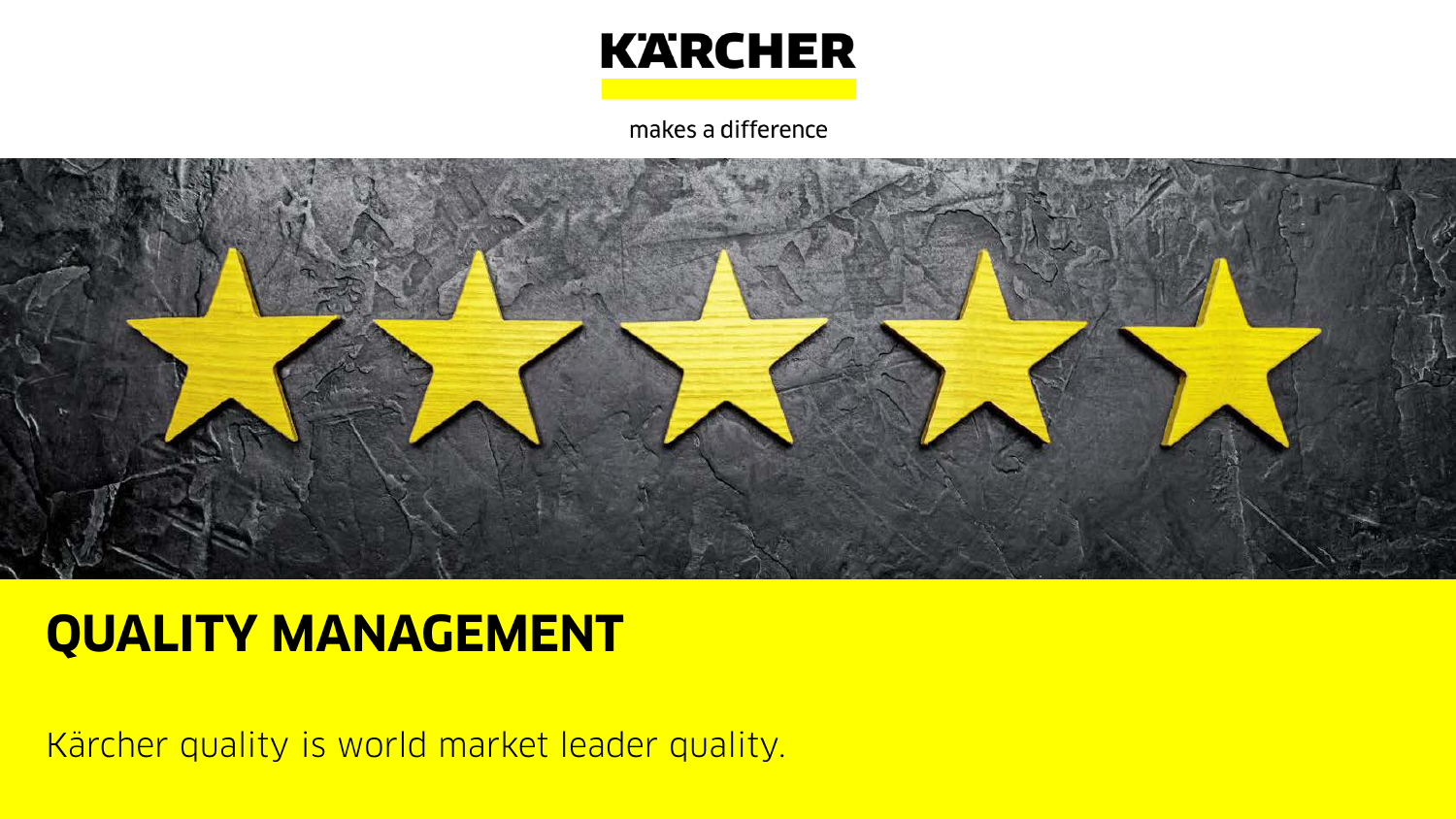*"TO THE PERSON WHO DOES NOT KNOW WHERE HE WANTS TO GO THERE IS NO FAVORABLE WIND."* - SENECA

OUR QUALITY VISION @ KÄRCHER:

We created a culture where quality and sustainability is everyone's responsibility to satisfy our customers.

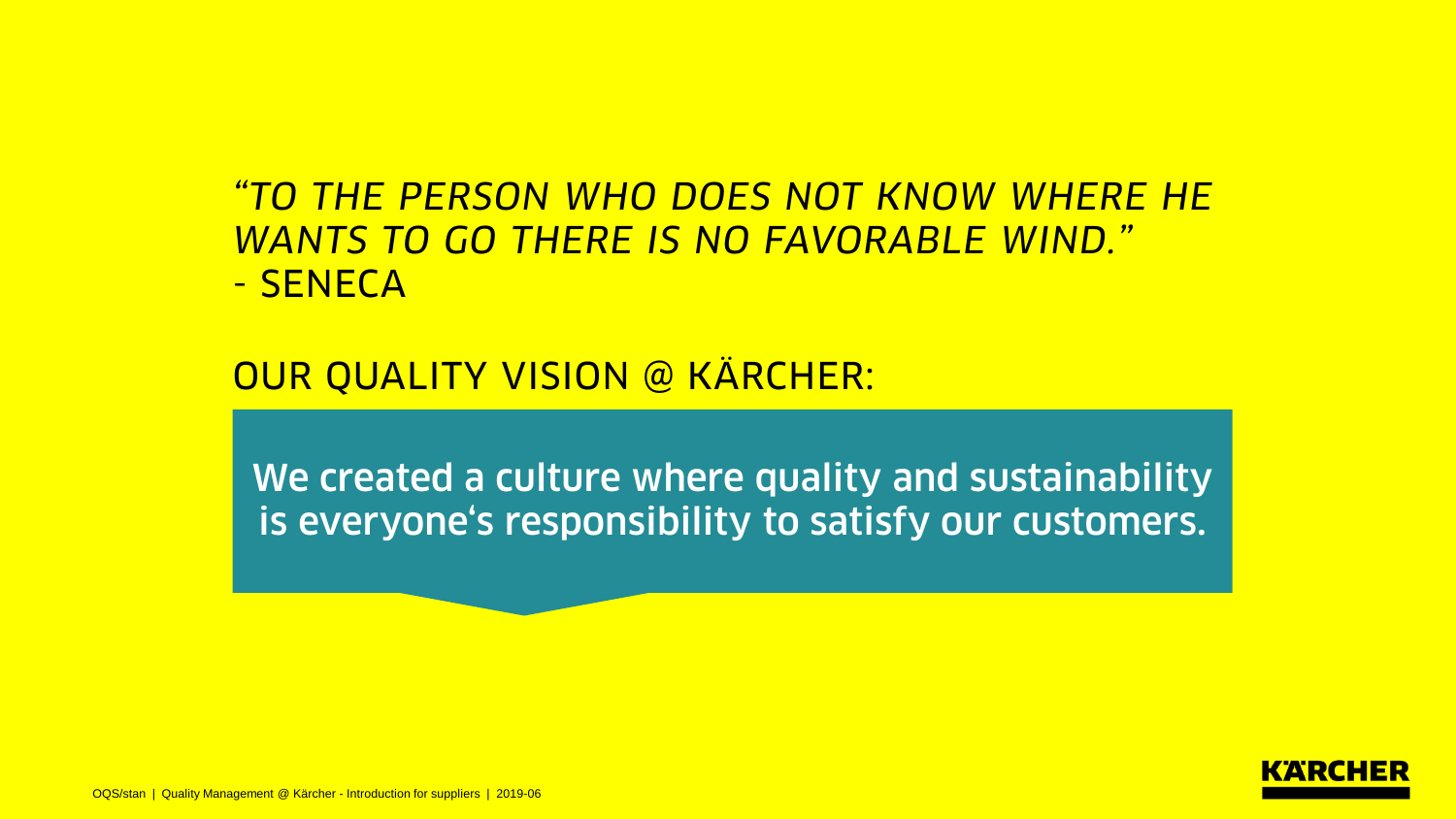## **QUALITY STRATEGY @ KÄRCHER**

We see our partners in the supply chain as major sucess factors for our business. Therefore it's absolutely necessary that our vision satement towards making quality and sustainability to everyones' responsibility is valid for them as well.

This said, Kärcher seeks sustainable excellence to drive its position as the world leading brand for customer centric cleaning solutions. By connecting products, processes and people together we ensure quality expected by our customers.

The main driver in our strategy is prevention:



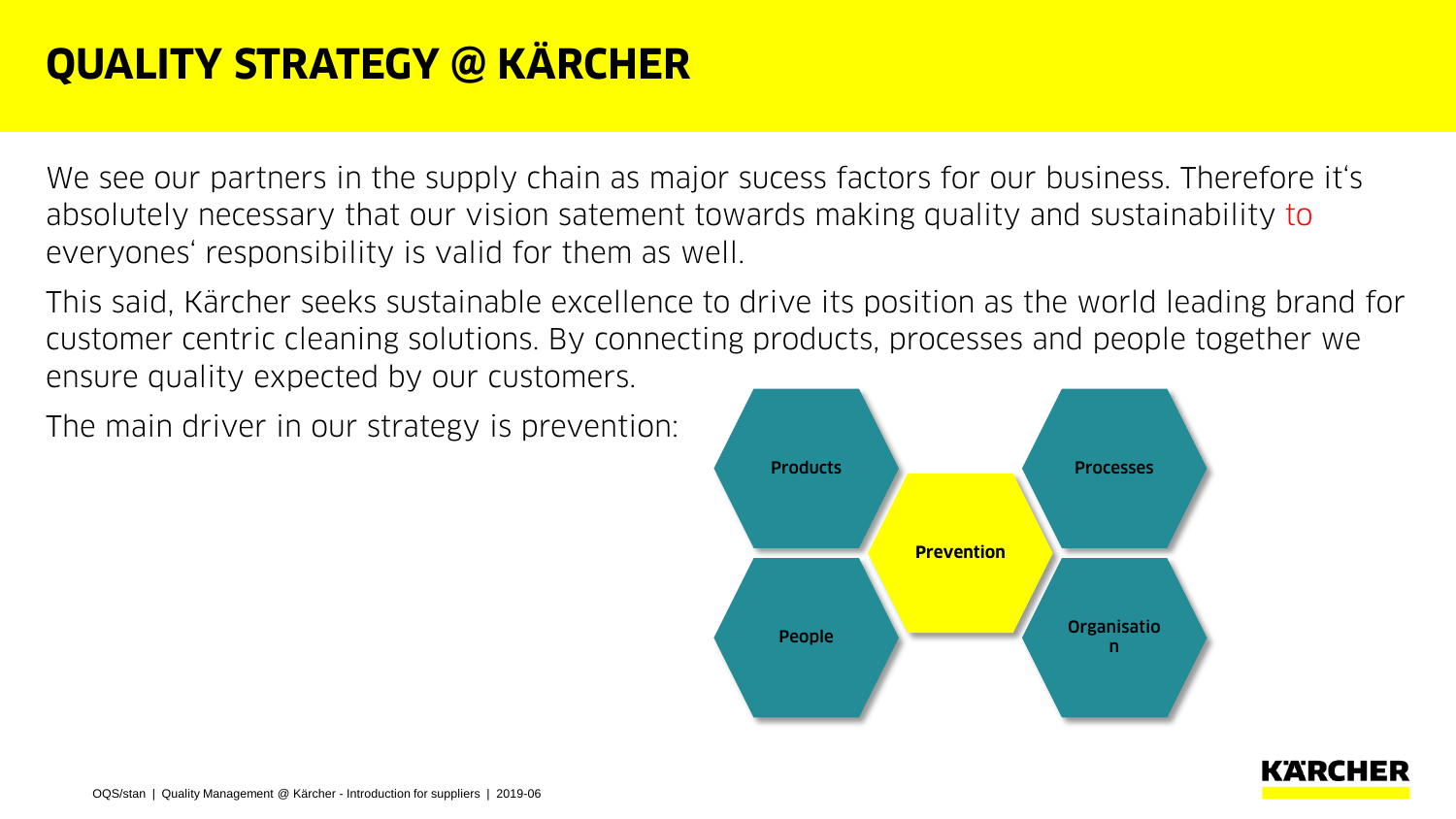### **REQUIREMENTS TOWARDS OUR SUPPLY CHAIN PARTNERS**

Our general expectations from our supply chain partners are:



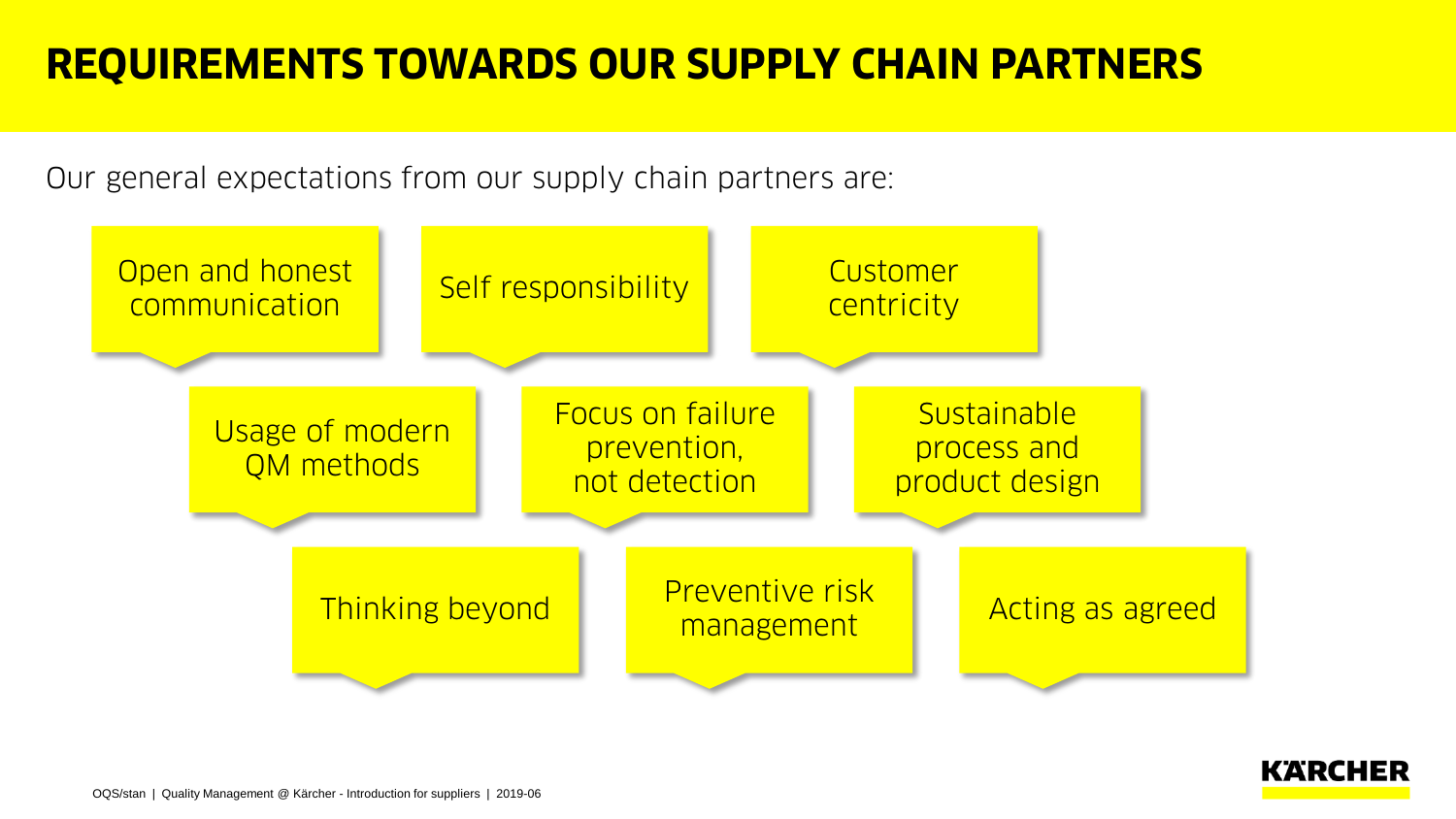We would like to integrate our partners in our processes making sure the voice of the customer (VOC) is translated correctly. A common understanding sets base for every preventive actions throughout the whole product life cycle (PLC).



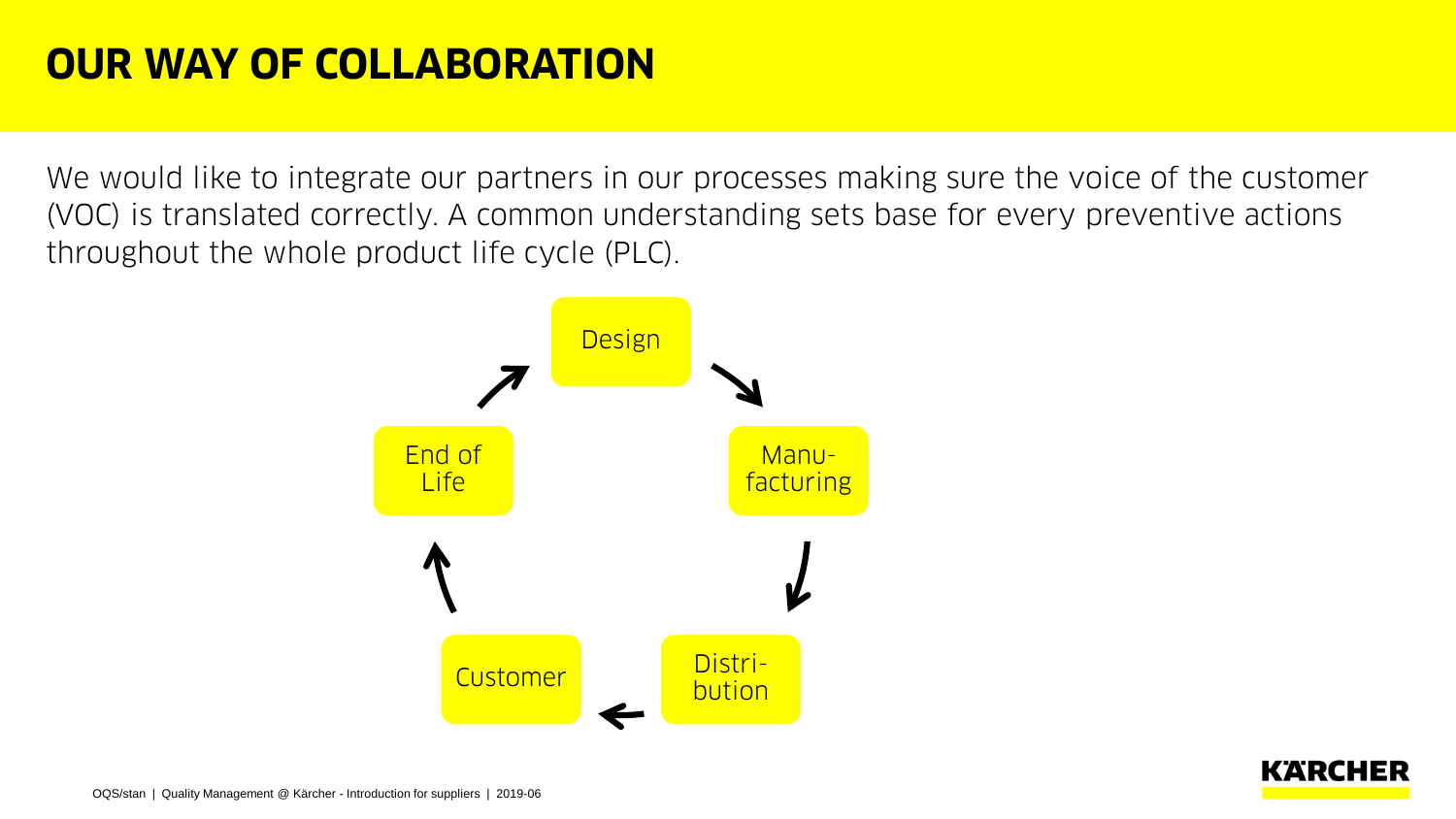Our main focus starts right at the beginning with development projects for new products and services. One of the main tools used therein is Advanced Product Quality Planning (APQP) @ Kärcher, briefly described also in our supplier portal.



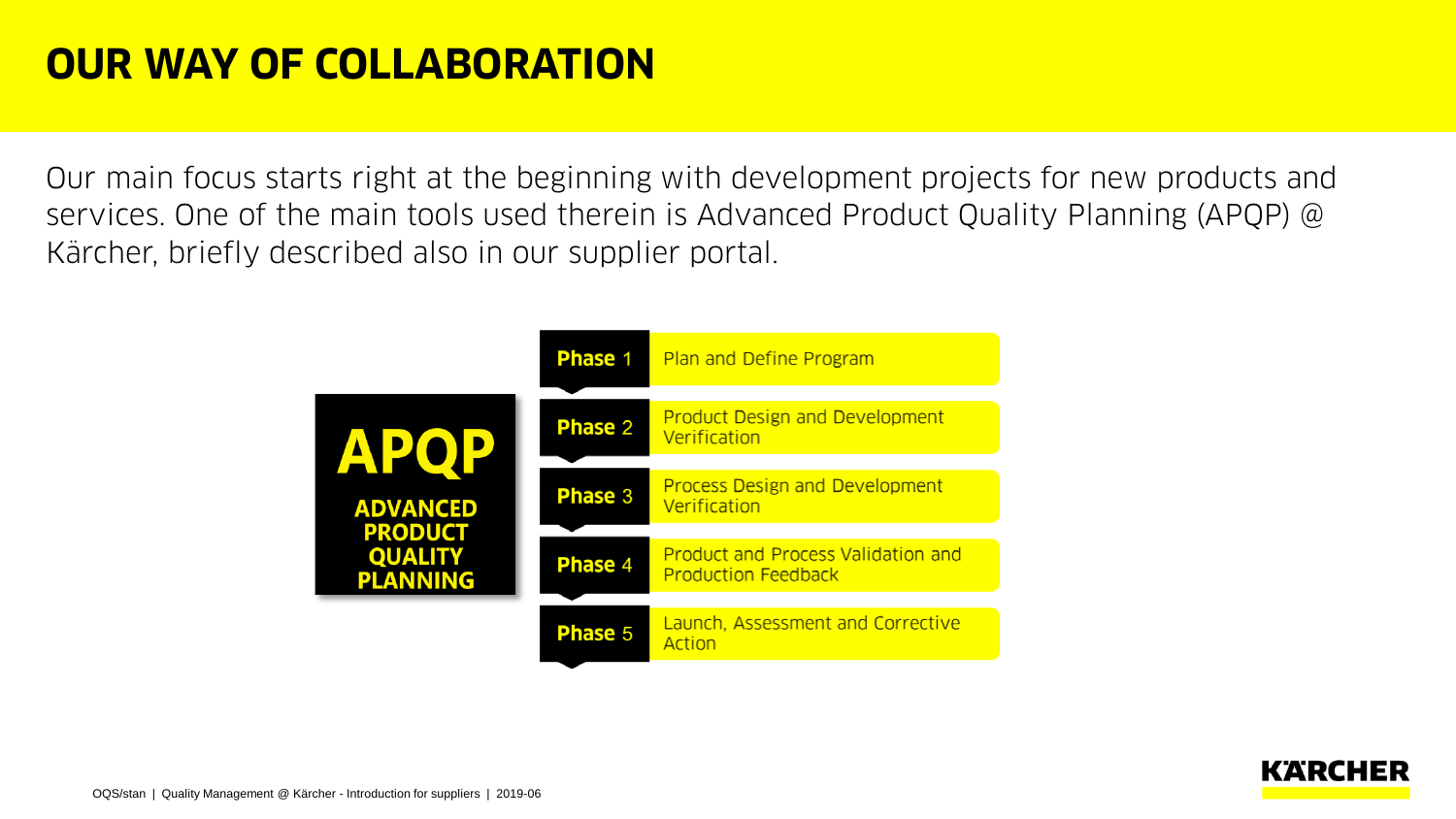During series production or manufacturing, a continuous feedback culture is essential for maintaining our quality levels. Besides on case complaint management loops including systematic problem solving by e.g. 8D, a quarterly supplier evaluation is performed indicating the performance of the last quarters.



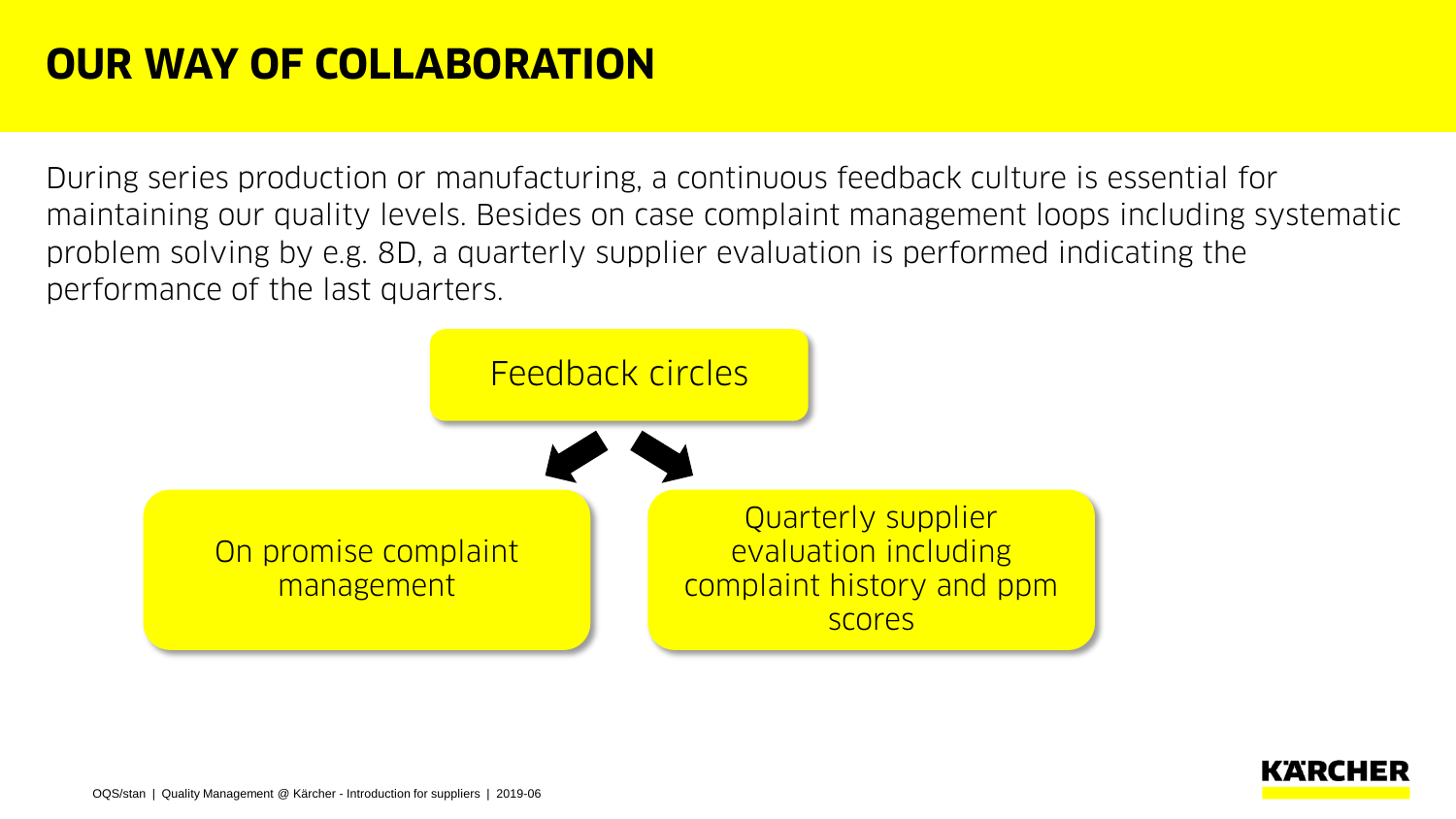If improvement potentials are identified out of the supplier evaluation, we agree together on how to drive the necessary actions. In general there are three different kind of development actions defined:

| <b>Supplier build-up</b>               | Integration of new key suppliers into the Kärcher<br>processes                                  |
|----------------------------------------|-------------------------------------------------------------------------------------------------|
| <b>Pro-active supplier development</b> | Support of key technology or single source suppliers<br>with quality and value stream processes |
| <b>Re-active supplier development</b>  | Support of suppliers due to repeating complaints or<br>supply issues                            |

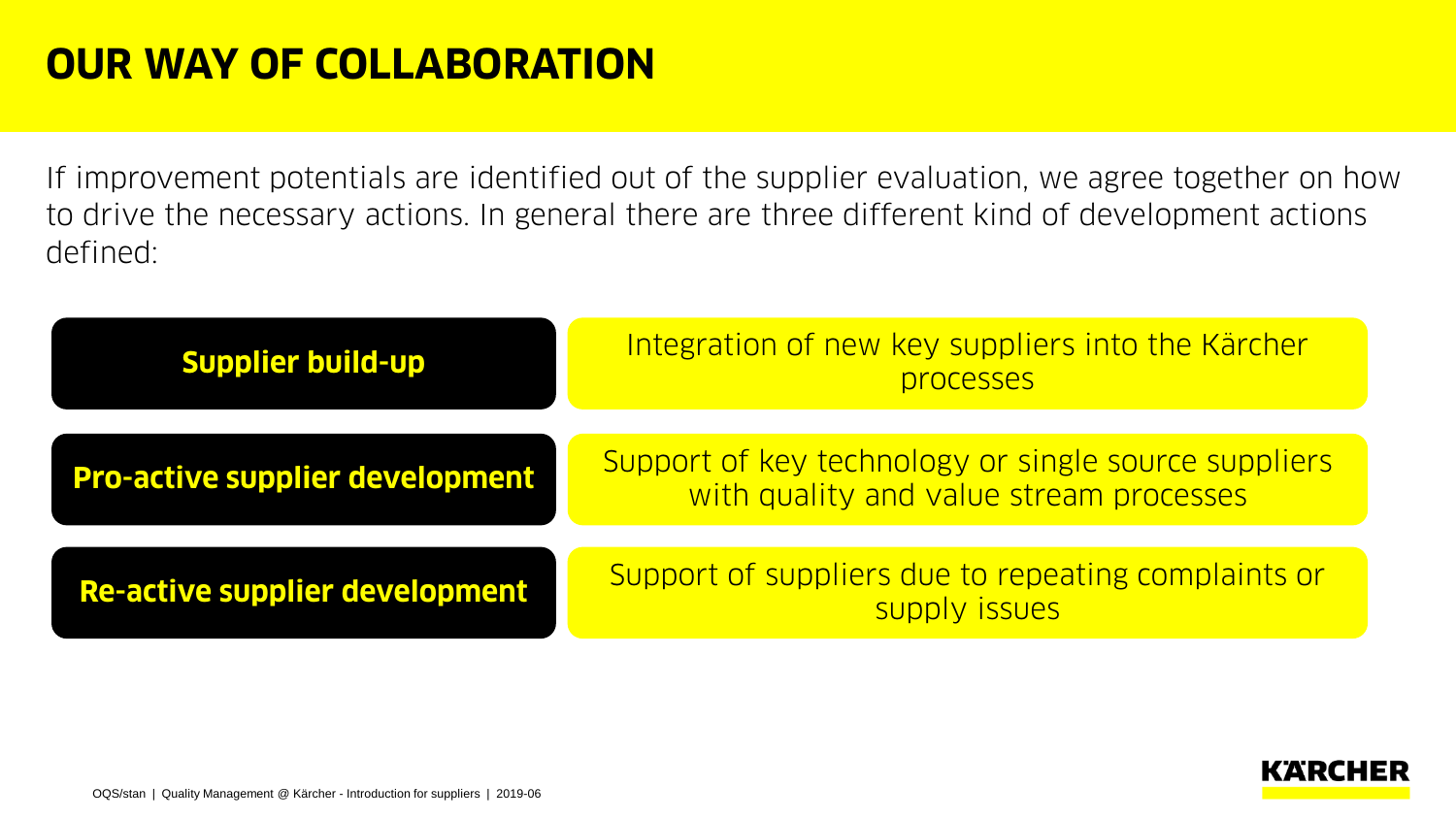#### **SUMMARY**

In summary Kärcher knows about the importance of its partners in the supply chain. Therefore Kärcher is seeing them as important part in achieving the quality vision, where quality and sustainability is everyone's responsibility to satisfy our customers.

The focus lays on preventive actions and methods instead of re-action. This requires an open and honest communication as well as collaboration and trust.

By integrating our partners in our processes right from the beginning of a new product development project,

a common understanding of the voice of the customer shall be assured.

Continuous feedback loops throughout the whole product life cycle including possible improvement projects lead to a sustainable, value adding supply partnership.